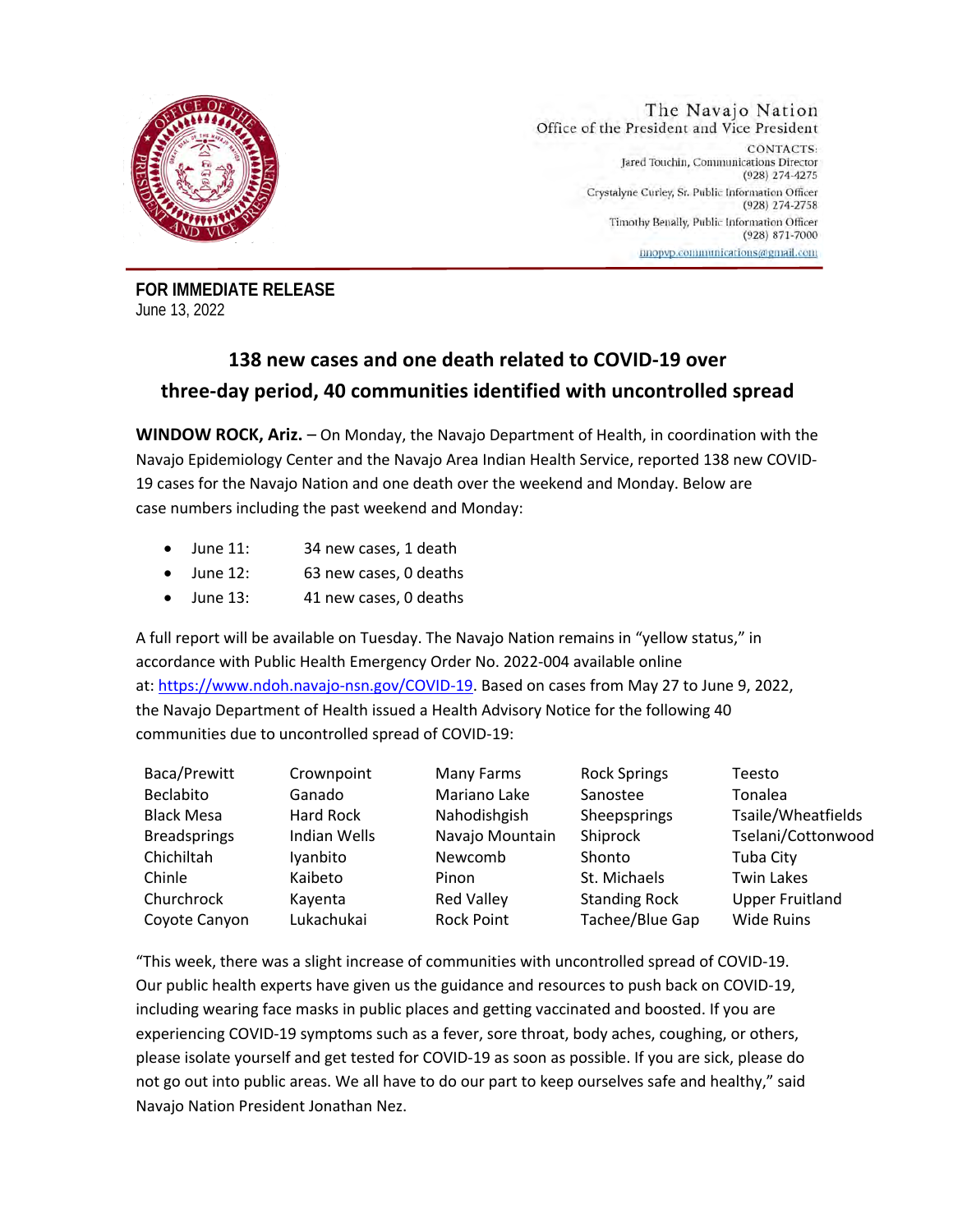Health care facilities on the Navajo Nation continue to administer COVID-19 vaccines. If you would like to receive one of the COVID-19 vaccines, please contact your health care provider and schedule an appointment.

"We tend to let our guard down around family and friends or while traveling, but we must remain mindful of the risks as we see COVID-19 cases increase in areas around the Navajo Nation. Please take precautions and continue to pray for your loved ones and all of our frontline workers," said Vice President Myron Lizer.

For more information, including helpful prevention tips, and resources to help stop the spread of COVID-19, visit the Navajo Department of Health's COVID-19 website: http://www.ndoh.navajonsn.gov/COVID-19. For COVID-19 related questions and information, call (928) 871-7014.

# # #

For the latest news from the Office of the President and Vice President, please visit http://www.opvp.navajo-nsn.gov/ or find us on Facebook, Twitter, and Instagram.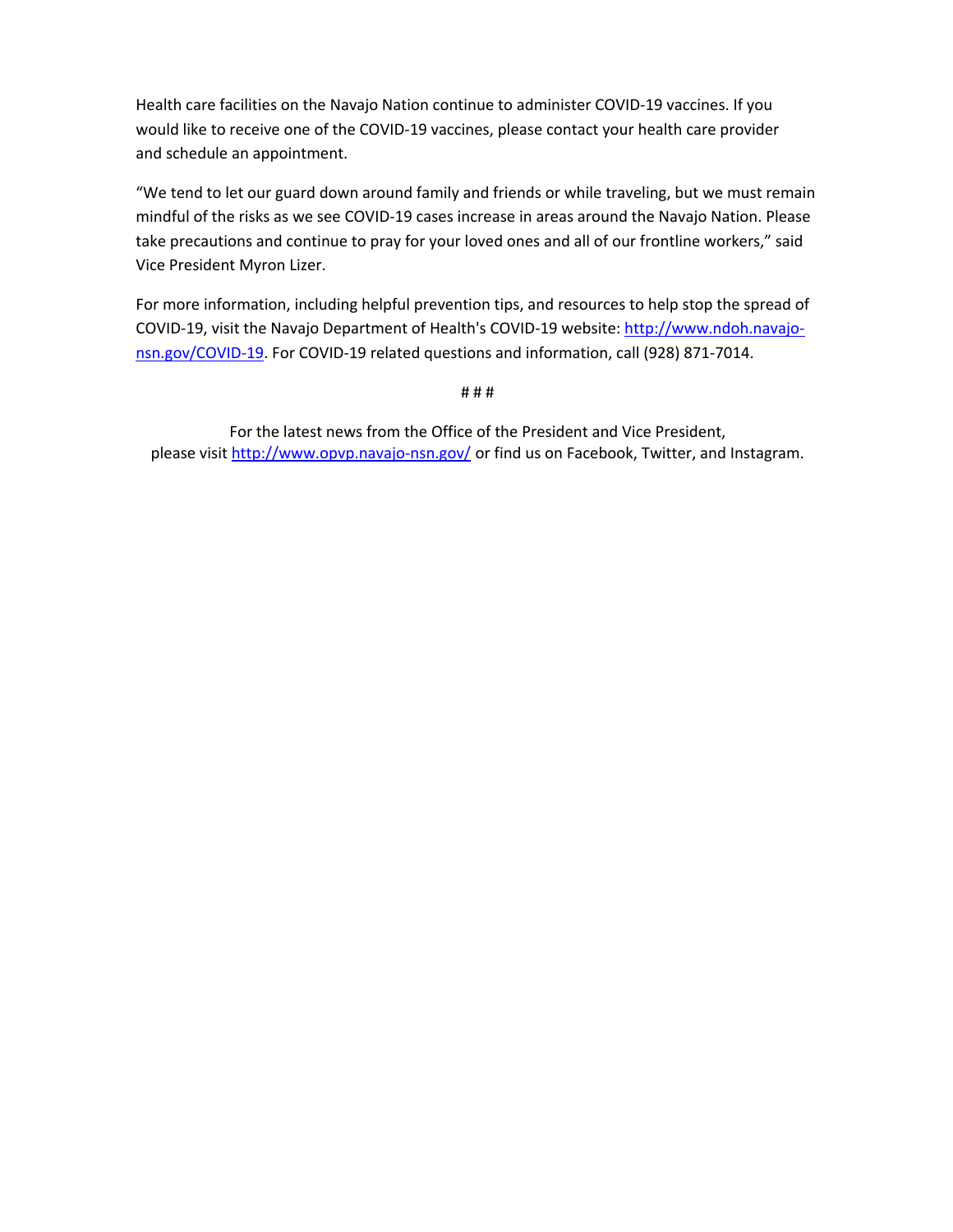## **THE NAVAJO NATION**

## JONATHAN NEZ | PRESIDENT MYRON LIZER | VICE PRESIDENT



June 13, 2022

## **Navajo Department of Health Health Advisory Notice (HAN) COVID-19 Community Advisory No. 82 —Safety Precautions**

**WINDOW ROCK, AZ** – The Navajo Health Command Operations Center is issuing uncontrolled spread of COVID-19 advisory for the following communities. The cases reflect dates May 27 – June 9, 2022. The advisory will be in effect until the risk and cases decline.

The following communities are identified as having uncontrolled spread of COVID-19:

| Baca/Prewitt        | Crownpoint   | Many Farms        | <b>Rock Springs</b>  | Teesto                 |
|---------------------|--------------|-------------------|----------------------|------------------------|
| Beclabito           | Ganado       | Mariano Lake      | Sanostee             | Tonalea                |
| <b>Black Mesa</b>   | Hard Rock    | Nahodishgish      | Sheepsprings         | Tsaile/Wheatfields     |
| <b>Breadsprings</b> | Indian Wells | Navajo Mountain   | Shiprock             | Tselani/Cottonwood     |
| Chichiltah          | Iyanbito     | Newcomb           | Shonto               | Tuba City              |
| Chinle              | Kaibeto      | Pinon             | St. Michaels         | <b>Twin Lakes</b>      |
| Churchrock          | Kayenta      | <b>Red Valley</b> | <b>Standing Rock</b> | <b>Upper Fruitland</b> |
| Coyote Canyon       | Lukachukai   | Rock Point        | Tachee/Blue Gap      | Wide Ruins             |

All residents should take precautions to protect their health from the spread of COVID-19. Individuals with the following conditions are at higher risk of being affected from COVID-19.

| People at Increased Risk for Severe Illness |                                       | Might be at Increased Risk for Severe Illness |                                         |  |
|---------------------------------------------|---------------------------------------|-----------------------------------------------|-----------------------------------------|--|
|                                             | Older Adults                          |                                               | Asthma                                  |  |
|                                             | Cancer                                |                                               | Cerebrovascular disease                 |  |
|                                             | Chronic kidney disease                |                                               | Cystic fibrosis                         |  |
|                                             | Chronic obstructive pulmonary disease |                                               | Hypertension or high blood pressure     |  |
|                                             | Heart conditions                      |                                               | Immunocompromised state                 |  |
|                                             | Immunocompromised state               |                                               | Neurologic conditions, such as dementia |  |
|                                             | Obesity and severe obesity            |                                               | Liver disease                           |  |
|                                             | Pregnancy                             |                                               | Overweight                              |  |
|                                             | Sickle cell disease                   |                                               | Pulmonary fibrosis                      |  |
|                                             | Smoking                               |                                               | Thalassemia                             |  |
|                                             | Type 2 diabetes mellitus              |                                               | Type 1 diabetes mellitus                |  |

All residents should practice health and safety measures:

- Get vaccinated.
- Wear a mask in the public.
- Avoid close contact with people who are sick.
- Wash your hands often with soap and water for at least 20 seconds. If soap and water are not available, use a hand sanitizer that contains at least 60% alcohol.
- Clean and disinfect frequently touched surfaces daily.